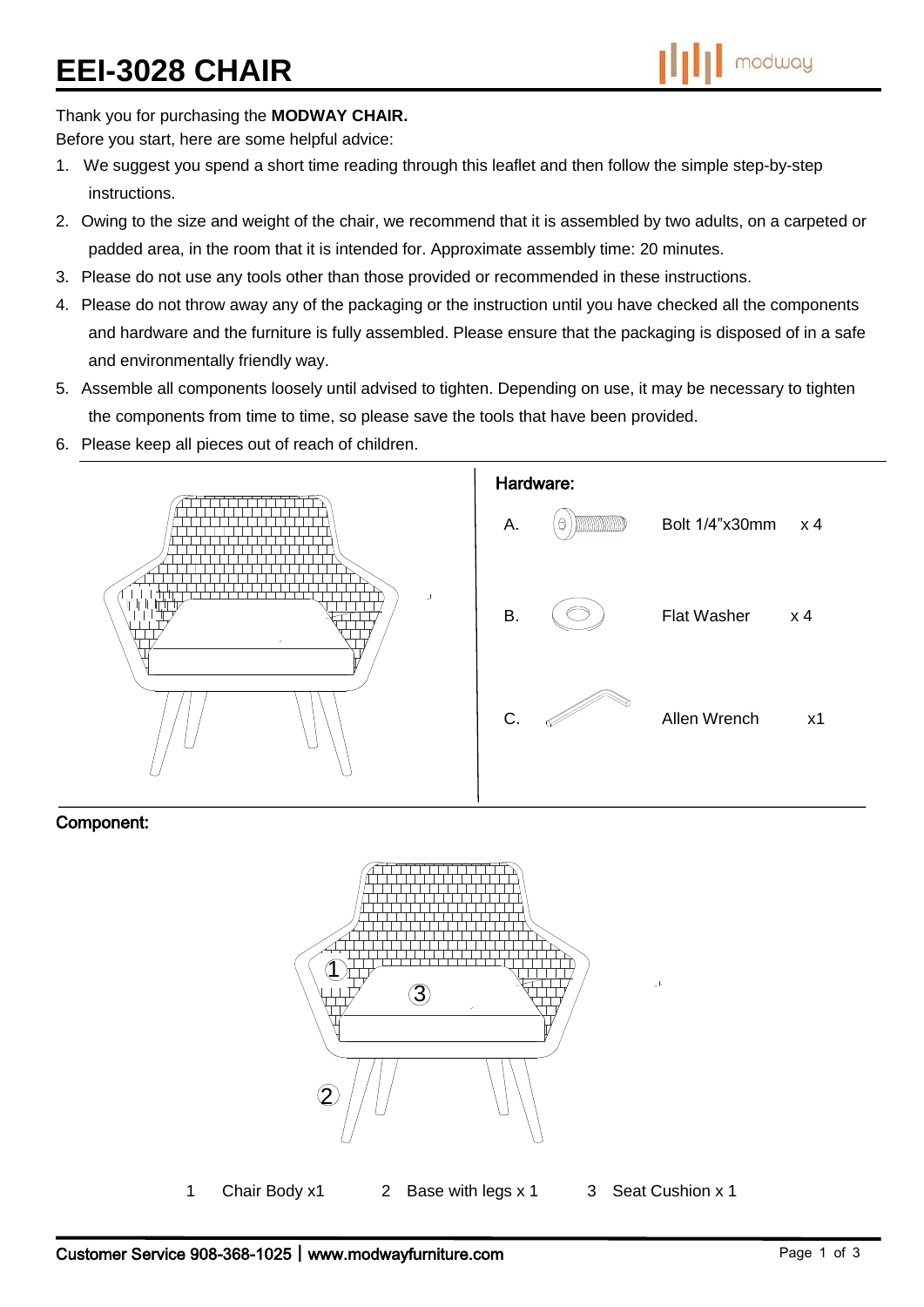## **EEI-3028 CHAIR**



#### **STEP 1:**

Please put **Chair Body (1)** on a carpeted or padded surface.

Attach **Base with legs (2)** to the bottom of **Chair Body (1)** by using 4 pieces of **Bolts (A)** with 4 pieces of **Flat Washers (B)** as shown. Tighten **Bolts (A)** by using **Allen Wrench (C)** as shown.



#### **STEP 2:**

Carefully turn over the assembled **Chair Body (1)** and **Base with legs (2)** from step 1 as shown.